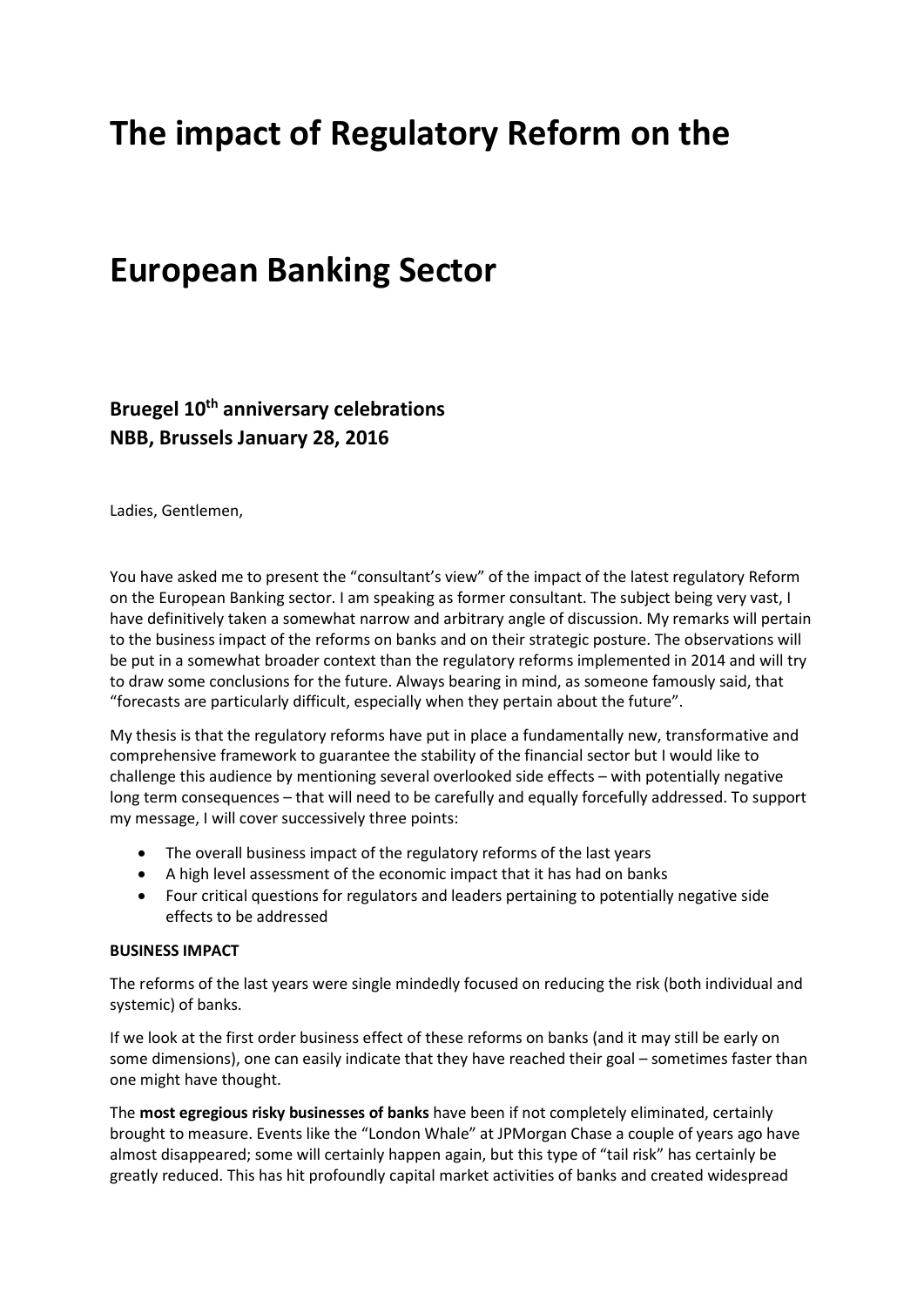restructuring of these businesses, including at the biggest institutions. The profitability of several of these businesses is now below the cost of capital – if one includes all the direct and indirect charges.

**Interconnectedness is better controlled**. Both the relative size of interbank activities and exposure to the (domestic) public sector have been reduced significantly. Paradoxically, this has created a **MORE FRAGMENTED** European market, instead of a more integrated one. More on that later.

**Business models have been profoundly altered toward more disintermediation** of the financial flows, strengthening the role of financial markets, at the expense of banks (ironically this decreases the ability of Central banks and regulators to control financial stability). Balance sheets have been reduced; the financial sector aggregated balance sheet is now a much a smaller share of GDP. One important nuance: **liquidity of many markets has decreased** as intermediaries are now heavily penalized for holding inventories. Financing of the economy (especially households and small companies) is still firmly in the hands of banks – based on their better risk assessment capabilities and their ability to charge the cost of capital to these clients.

**(Credit) margins have increased** to reflect both the higher cost of capital from the regulation and, as is normal, during a phase of lowering interest rates levels. Although it is difficult to distinguish the effect of regulation and interest rate levels, it is probably fair to say that there has been a (positive for banks, negative for clients) repricing of financial services.

**Compliance and risk management** have become "front and center" not only as function in their own right, but also as a preoccupation in all functions of financial institutions. The net effect is certainly positive – even if progress still needs to be made in the "culture dimension" by opposition to the rule-based application.

In summary, the changes to the banking sector have been profound and probably more rapid than many had expected. Significant progress has been made in what was aimed at – less risk, more control.

Now let's turn to the economic and financial implications of these changes for banks.

### **FINANCIAL IMPLICATIONS**

The reforms were designed to strengthen the resilience of banks toward unexpected shocks. Indeed, the sector had become very vulnerable pre-2008. Just one measure sums up that historical risk: the leverage ratio of banks had never been more stretched (meaning equity to balance sheet had never been so low) in history – less than 2%.

Again here, progress has been made on many fronts. Overall **capitalization of banks** (be it measured with a crude measure of leverage, CET1 or any broader measure) **has substantially increased** and is growing further – even after the major impairments provoked by the crisis of 2008. This is obviously positive in terms of risk absorption capacity, although profitability is suffering (we will come back later to this).

**Funding stability and liquidity have also increased**. Just looking at one crude measure – Loans to deposits – progress has been spectacular, with most European close to or below 100 %.

The big negative – and this has been heavily documented – is the **profitability impact.** Direct cost of risk management and compliance – recurrent management costs, investments notably in systems, fines, …. - has exploded and continues to grow. Indirect cost is also becoming very high – I joked with one of my former colleagues who is now a supervisor abroad that when we both advised 10 years ago the institution he is now heading it had only … one tenth of the employees it has today; we both doubted that they are 10 times more effective today than then!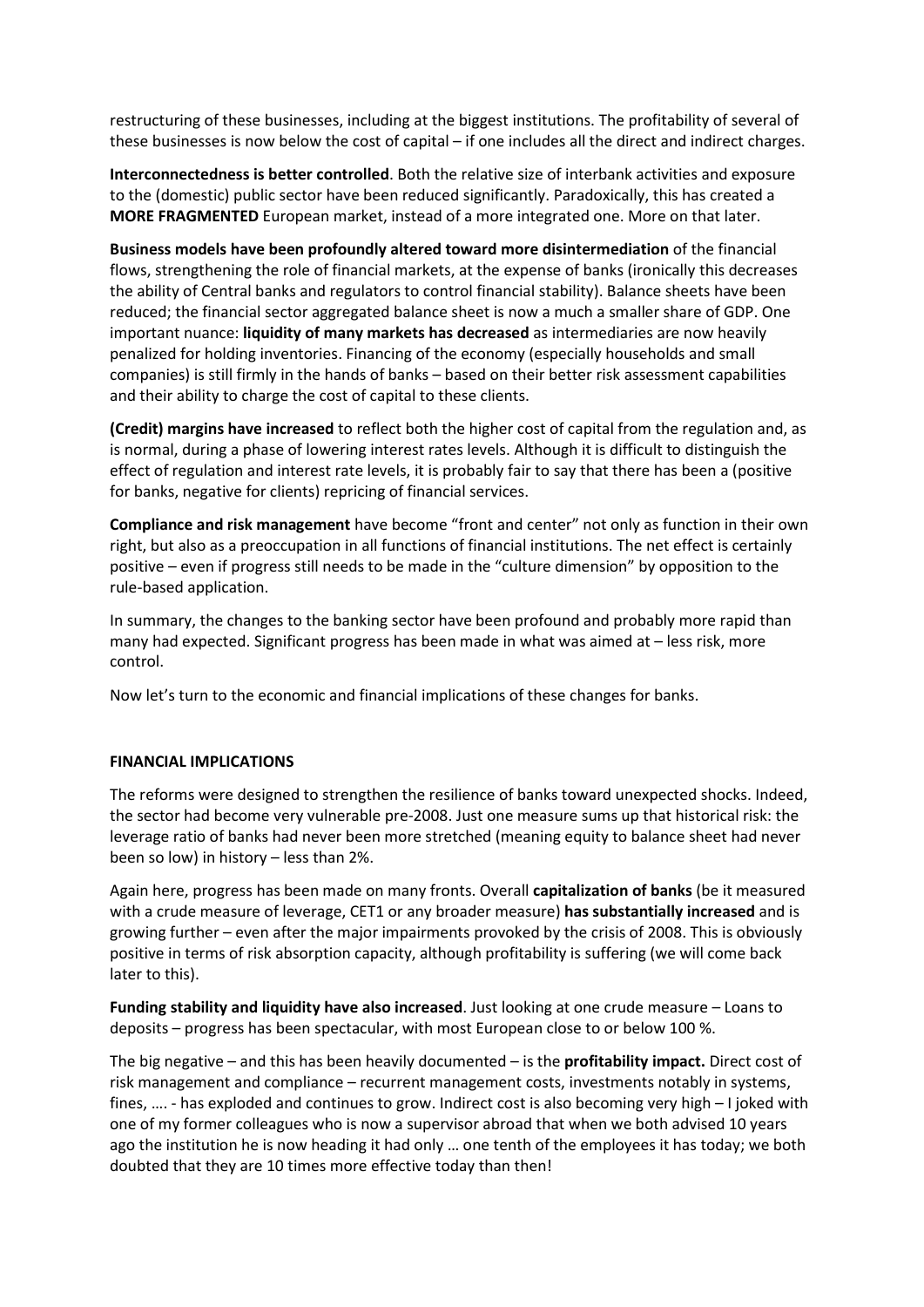Despite the credit repricing, **revenues have been hit (through lower volumes) in the better performing activities** of banks, exposing an old problem: many client-related activities have simply not been profitable or insufficiently so for a long time. If we are honest with ourselves, the current decline in headcount in banks is – unfortunately – NOT yet due to the digitalization in main order; it is simply the reflection that profits are low and that one needs to adjust costs!

At European level, the effect is pretty dramatic. European banks earned 3.2% ROE on average in 2014; 2015 will not have been much better – and yet worse is to come. It is not clear at all that we have reached a sustainable balance between risk management and profitable business in Europe.

## **FOUR (LESS OBVIOUS) QUESTIONS**

If one can relatively easily agree that the first order consequences of the regulatory reforms of the last 8 years have been positive for risk management on average, they may yield over time four unintended second order consequences that political and business leaders and supervisors should think through:

- 1. **Has catastrophic "tail" risk increased?** The reforms intended to impose a tighter risk management model on banks – so reducing average risk – but could it have increased the exposure to big "monster" events? There are some indications that it might. Most risk models and risk management approaches are now converging – and becoming very similar. Everybody is looking at the same topics. Regulators are becoming increasingly part of business decisions (and may become liable for some of them!). Paradoxically this reduces the overall resilience of the system to huge unforeseen risks – that nobody has anticipated. In a sense "randomness" has some merits. None of these catastrophic risks has (yet) occurred. But the law of risks is that of a "waterbed": if you push it out somewhere, it will pop up somewhere else. Nothing is worse than to have created a sense of security and of "no-risk": this does not exist, and actually may breed complacency.
- 2. **Have we not inadvertently created other risks?** The first area of concern is obviously the attractiveness of being a **"non-regulated" financial entity**. The size of the non-regulated financial sector has never been higher today relative to regulated banks. True they resisted quite well to the shocks of the last years; but is the declining profitability of the hedge funds and private equity sectors not a warning signal that problems may occur? Are they really as insulated from the real economy as we like to think?

Another inadvertently created risk may be **with those that one wanted to protect**: ordinary savers and investors. For example, it is now widely admitted that the most recent MIFID reforms are cutting off advice from those that need the most (middle income savers), simply because the compliance cost and risk does not justify the effort from banks anymore; worse, some recent decisions penalize the open architecture investment advice to the benefit of captive models. Is this really what we wanted? This is not prudential banking regulatory reform but it has implications on business models.

- **3. Have we pushed "rule based" supervision too far?** This is obviously a controversial point could we have done differently, will be argued? Yet, there are worrying signals around two dimensions. First, we are noticing a **growing level of resignation and "bureaucratization"** in risk management: "I have ticked the boxes, so I am fine", is what we hear, by opposition to "I have thought through the risks in depth, I know the big sensitivities and I have put in place the measures to take". Second, we are watching a **growing risk aversion by management**; this is worrying as innovation is really stifled and actually shifting outside the realm of the supervised activities. We need a healthy, profitable and growing banking sector. We may have pushed too hard the "risk health" at the expense of other dimensions.
- **4. Finally, and probably the most concerning issue, have we not too aggressively applied an Anglo-saxon model on what is essentially a banking sector with very different constraints**